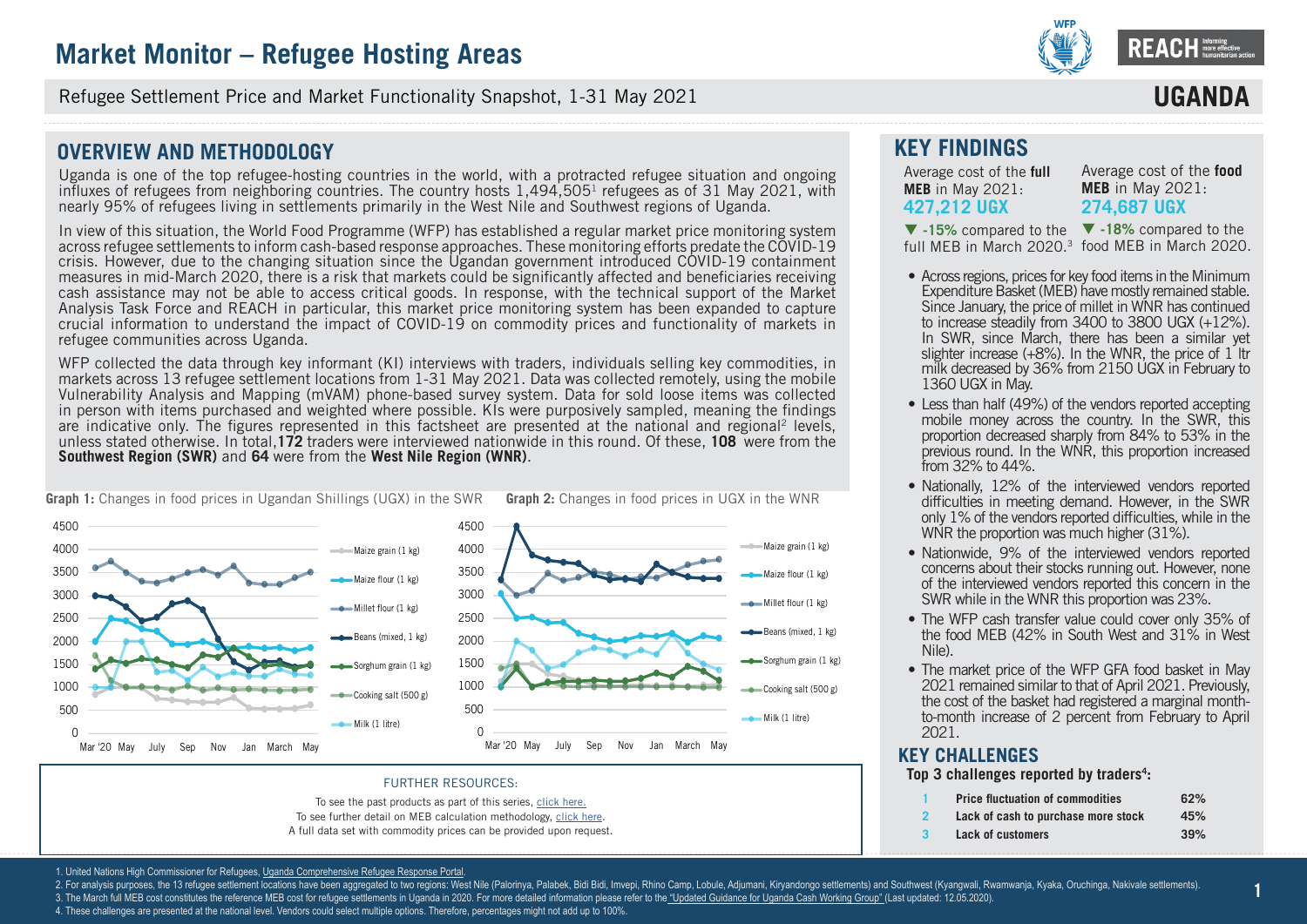Refugee Settlement Price and Market Functionality Snapshot, 1-31 May 2021



# **UGAN**

## **Uganda Minimum Expenditure Basket (MEB)**

#### **Food Items (monthly)**

| Maize flour                       | 44 kg                 | Cassava (fresh)          | 3 kg       |
|-----------------------------------|-----------------------|--------------------------|------------|
| <b>Beans</b>                      | 27 kg                 | Salt                     | $1$ kg     |
| Sorghum grain                     | 8 kg                  | Leafy vegetables         | $15$ kg    |
| Oil                               | 4 L                   | Fish (smoked)            | 3 kg       |
| Milk                              | 2L                    |                          |            |
| <b>Non-Food Items (monthly)</b>   |                       |                          |            |
| Laundry soap                      | $2.25$ kg             | Clothing*                | 3,806 UGX  |
| Firewood                          | 165 kg                |                          |            |
| <b>Other Components (monthly)</b> |                       |                          |            |
| Water*                            |                       | 3.750 UGX Livelihoods*   | 37,705 UGX |
| Education**                       | 28,667 UGX Transport* |                          | 11,001 UGX |
| Health*                           |                       | 2,669 UGX Communication* | 4,256 UGX  |
| Lighting*                         | 5,000 UGX             |                          |            |
| Other Items (once per year)       |                       |                          |            |
| Reusable                          |                       |                          |            |
| sanitary pads                     |                       | 8 pc Saucepan            | 3 pc       |
|                                   |                       |                          |            |

| Jerry can (20 L)  |          | 2 pc Plate            | 5 pc |
|-------------------|----------|-----------------------|------|
| Jerry can $(5 L)$ |          | 1 pc Serving spoon    | 2 pc |
| Bucket with lid   | 1 pc Cup |                       | 5 pc |
| <b>Blanket</b>    |          | 5 pc Mingle (stirrer) | 2 pc |

The MEB represents the minimum culturally adjusted group of items required to support a five-person refugee household in Uganda for one month. It is used as an operational tool to identify and quantify the average minimum cost of the regular or seasonal basic needs of a median household that can be covered through the local market.

Several core items were identified as being required once per year, so the total cost was divided by 12 to calculate the monthly amount. The MEB's contents were defined by the Cash Working Group in consultation with relevant sector leads. Some components were calculated based on item cost and others through a combination of analysis of household expenditures and sector-expert opinion.

\*The starred items or components were calculated based on average sectoral or component cost per month based on expenditure data.

\*\*Education costs were calculated based on average cost of school fees per year.



Settlements with the least expensive average full MEB costs:

1. Oruchinga

- 2. Nakivale
- 3. Kyaka

Settlements with the most expensive average full MEB costs:

1. Palabek

2. Rhino camp

3. Lobule

Full MEB cost percentage change since March 2020 (left) and April 2021 (right):

| Adjumani          | $-31%$ | $-8%$  |
|-------------------|--------|--------|
| <b>Bidibidi</b>   | $-22%$ | $-1%$  |
| Imvepi            | $-3%$  | $+1%$  |
| Kiryandongo       | $-18%$ | $-2%$  |
| Lobule            | $-6%$  | $-3%$  |
| Kyaka II          | $-17%$ | $+1\%$ |
| Kyangwali         | $-15%$ | $-3%$  |
| Nakivale          | $-14%$ | $-1%$  |
| Oruchinga         | $-18%$ | $-2%$  |
| Palabek           | $-1%$  | $-1%$  |
| Palorinya         | $-24%$ | $+13%$ |
| <b>Rhino Camp</b> | $+2%$  | $-6%$  |
| Rwamwanja         | $-19%$ | 0%     |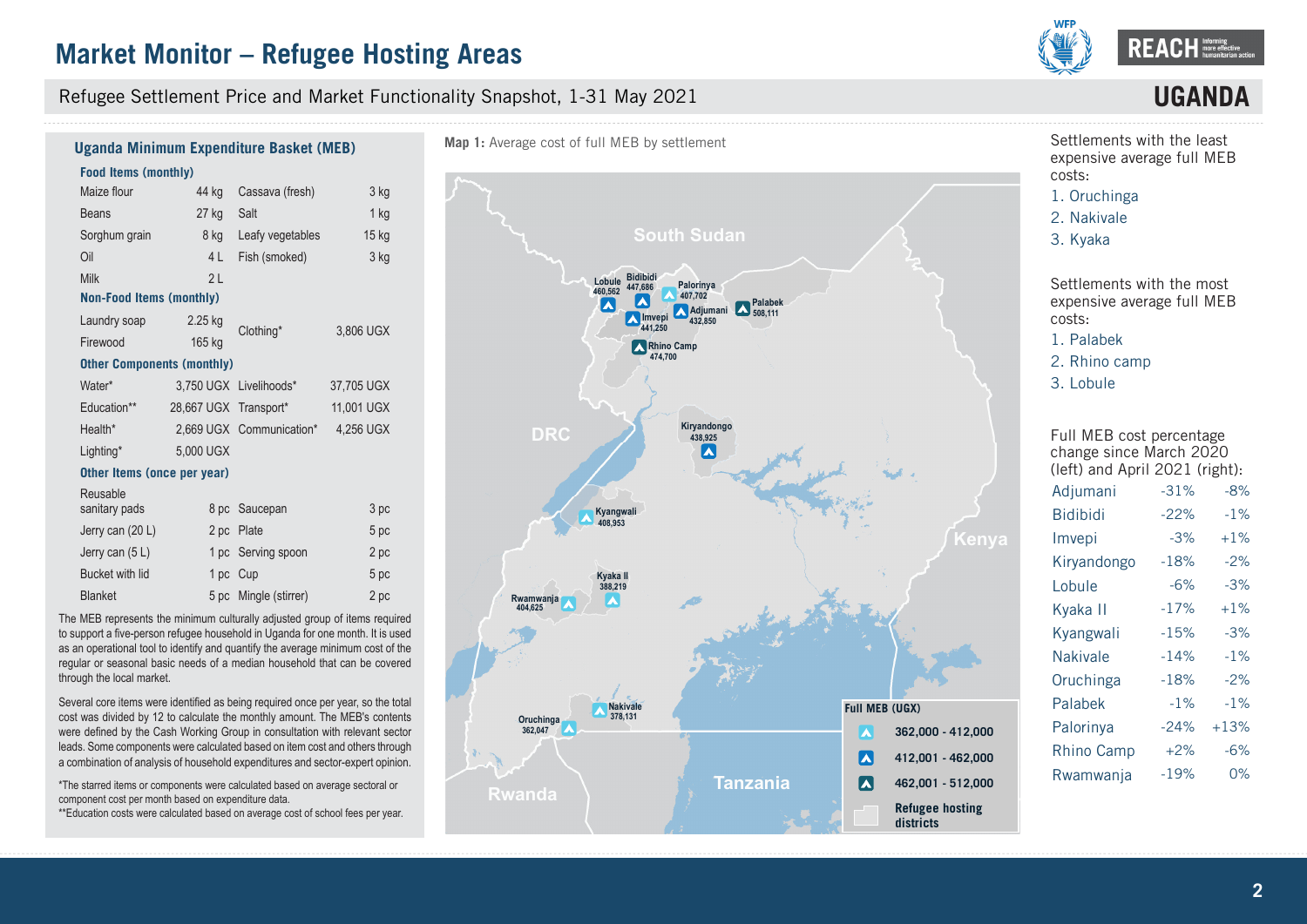

**UGAN** 

Refugee Settlement Price and Market Functionality Snapshot, 1-31 May 2021

## **COMMODITY PRICES**

Table 1: Average<sup>6</sup> commodity prices in UGX<sup>7</sup>, by refugee settlement location, and percentage price change since March 2020 (upper)<sup>8</sup> and last round 1- 30 April 2021 (lower) respectively.<sup>9</sup>

|                       |                                |            |                  |                     |                  | <b>Regions</b>      |                  |          |                  |                 |                 |        |                  |             |                  |          |                  |           |                  | <b>Settlements</b> |                 |          |                  |           |                  |         |                  |           |                  |            |                  |           |                         |
|-----------------------|--------------------------------|------------|------------------|---------------------|------------------|---------------------|------------------|----------|------------------|-----------------|-----------------|--------|------------------|-------------|------------------|----------|------------------|-----------|------------------|--------------------|-----------------|----------|------------------|-----------|------------------|---------|------------------|-----------|------------------|------------|------------------|-----------|-------------------------|
|                       | Item (unit)                    | Nationwide |                  | Southwest<br>Region |                  | West Nile<br>Region |                  | Adjumani |                  | <b>Bidibidi</b> |                 | Imvepi |                  | Kiryandongo |                  | Kyaka II |                  | Kyangwali |                  | Lobule             |                 | Nakivale |                  | Oruchinga |                  | Palabek |                  | Palorinya |                  | Rhino Camp |                  | Rwamwanja |                         |
|                       | Maize flour (1 kg)             | 1936       | $-21%$<br>$0\%$  | 1868                | -12%<br>$+4%$    | 2058                | $-24%$<br>$-3%$  | 1736     | $-9%$<br>$-13%$  | 1922            | $-40%$<br>$-3%$ | n/a    | n/a<br>n/a       | 1933        | $-3%$<br>$+1%$   | 2068     | $-11%$<br>$+2%$  | 1784      | $-23%$<br>$-1%$  | 2250               | $-36%$<br>$0\%$ | 1433     | $-26%$<br>0%     | 1200      | $-38%$<br>$-7%$  | 2500    | $-33%$<br>0%     | 1750      | $+19%$<br>$+27%$ | 2500       | 0%<br>$-17%$     | 2000      | 0%<br>0%                |
|                       | Fish* (smoked, 1kg)            | 16547      | n/a<br>$-2%$     | 16744               | n/a<br>$-8%$     | 16364               | n/a<br>$+4%$     | n/a      | n/a<br>n/a       | 12518           | n/a<br>$-13%$   | n/a    | n/a<br>n/a       | n/a         | n/a<br>n/a       | n/a      | n/a<br>n/a       | 13958     | n/a<br>$-23%$    | n/a                | n/a<br>n/a      | 17876    | n/a<br>0%        | 18196     | n/a<br>0%        | 24583   | n/a<br>$0\%$     | 15311     | n/a<br>$+37%$    | n/a        | n/a<br>n/a       | n/a       | n/a<br>n/a              |
|                       | Beans (mixed, 1 kg)            | 2256       | $-30%$<br>$-3%$  | 1485                | $-55%$<br>$+3%$  | 3363                | $+6%$<br>0%      | 3120     | $-15%$<br>$-22%$ | 3317            | $+3%$<br>$+1%$  | 2500   | $-38%$<br>$-29%$ | 2967        | $-25%$<br>$+1%$  | 1500     | $-55%$<br>$0\%$  | 1522      | $-49%$<br>$+37%$ | 3500               | $-12%$<br>$+5%$ | 1433     | $-55%$<br>$-1%$  | 1500      | $-46%$<br>$-1%$  | 3943    | +58%<br>0%       | 3500      | $+77%$<br>$+37%$ | 3633       | $+1%$<br>$+1%$   | 1444      | $-56%$<br>$-4%$         |
|                       | Sorghum grain<br>$(1$ kg)      | 1323       | $+13%$<br>$-4%$  | 1503                | $+7%$<br>$+7%$   | 1139                | $+11%$<br>$-15%$ | 1120     | $-25%$<br>n/a    | 1017            | $+10%$<br>$-6%$ | n/a    | n/a<br>n/a       | 1375        | $-27%$<br>$-16%$ | 1753     | $-12%$<br>$+4%$  | 1569      | $+21%$<br>$-5%$  | 1500               | $+12%$<br>$0\%$ | 983      | $-36%$<br>$-17%$ | 1000      | $-33%$<br>0%     | 1000    | 0%<br>0%         | 950       | $+2%$<br>$-5%$   | 1300       | $+23%$<br>$+8%$  | n/a       | n/a<br>n/a              |
| <b>MEB</b> food items | Cooking oil (1 litre)          | 7171       | $+26%$<br>$+3%$  | 7408                | $+26%$<br>$+2%$  | 6833                | $+23%$<br>$+3%$  | 7400     | $+23%$<br>$+7%$  | 5917            | $+11%$<br>$-1%$ | 6000   | $-24%$<br>$+20%$ | 7000        | $+13%$<br>$+1%$  | 7422     | $+32%$<br>$+1%$  | 7448      | $+24%$<br>$-3%$  | 6250               | $+16%$<br>$+3%$ | 7000     | $+25%$<br>$+1%$  | 7000      | $+17%$<br>0%     | 7500    | +50%<br>0%       | 7500      | $+45%$<br>$+8%$  | 6833       | $+9%$<br>$-2%$   | 7688      | $+37%$<br>$+3%$         |
|                       | Fresh cassava'<br>$(1$ kg)     | 606        | n/a<br>$+8%$     | 787                 | n/a<br>$+25%$    | 439                 | n/a<br>$-8%$     | n/a      | n/a<br>n/a       | 516             | n/a<br>0%       | n/a    | n/a<br>n/a       | n/a         | n/a<br>n/a       | n/a      | n/a<br>n/a       | 425       | n/a<br>$+17%$    | n/a                | n/a<br>n/a      | 740      | n/a<br>0%        | 1244      | n/a<br>0%        | 306     | n/a<br>$0\%$     | 332       | n/a<br>$-17%$    | n/a        | n/a<br>n/a       | n/a       | n/a<br>n/a              |
|                       | Cooking salt (500 g)           | 966        | $-59%$<br>$+1%$  | 955                 | $-55%$<br>$+1%$  | 983                 | $-61%$<br>$+1%$  | 1000     | $+30%$<br>0%     | 1000            | $-59%$<br>0%    | 1000   | $-23%$<br>$0\%$  | 867         | $-55%$<br>$+3%$  | 833      | $-70%$<br>$+2%$  | 994       | $-45%$<br>$-1%$  | 1000               | $-35%$<br>$+3%$ | 1000     | $-47%$<br>0%     | 1000      | $-46%$<br>0%     | 1000    | $-80%$<br>0%     | 1000      | $-58%$<br>$0\%$  | 1000       | $-79%$<br>0%     | 1000      | $-64%$<br>0%            |
|                       | Leafy greens* (1 kg)           | 1961       | n/a<br>$+5%$     | 1530                | n/a<br>$+6%$     | 2360                | n/a<br>0%        | n/a      | n/a<br>n/a       | 3172            | n/a<br>0%       | n/a    | n/a<br>n/a       | n/a         | n/a<br>n/a       | n/a      | n/a<br>n/a       | 1210      | n/a<br>$-27%$    | n/a                | n/a<br>n/a      | 1507     | n/a<br>0%        | 1894      | n/a<br>0%        | 1528    | n/a<br>0%        | 358       | n/a<br>$-83%$    | n/a        | n/a<br>n/a       | n/a       | n/a<br>n/a              |
|                       | Milk (1 litre)                 | 1303       | $-8%$<br>$-4%$   | 1270                | $-8%$<br>$-1%$   | 1364                | $-6%$<br>$-9%$   | n/a      | n/a<br>n/a       | 1250            | $+25%$<br>0%    | n/a    | n/a<br>n/a       | n/a         | n/a<br>n/a       | 1080     | $+8%$<br>$-12%$  | 2000      | 0%<br>0%         | n/a                | n/a<br>n/a      | 1167     | $+17%$<br>0%     | 1200      | $+20%$<br>0%     | 2000    | $+67%$<br>0%     | 1500      | $-25%$<br>$-10%$ | n/a        | n/a<br>n/a       | 1160      | $+16%$<br>$-1%$         |
|                       | <b>Food MEB</b>                | 274,687    | $-18%$<br>$+1%$  | 226865              | $-27%$<br>$-1%$  | 304576              | $-14%$<br>$+3%$  | 285953   | $-38%$<br>$-8%$  | 304594          | $-15%$<br>0%    | 294353 | $+2%$<br>$+6%$   | 292028      | $-19%$<br>$+2%$  | 242758   | $-23%$           | 228204    | $-25%$<br>$-5%$  | 313665             | $-9%$<br>$+17°$ | 218963   | $-25%$<br>0%     | 202880    | $-30%$<br>$-2%$  | 357034  | $-2%$<br>0%      | 261180    | $-22%$<br>$+16%$ | 327803     | $+2%$<br>$-5%$   | 241520    | $-19%$<br>0%            |
|                       | Firewood* (1 kg)               | 186        | $-51%$<br>$-20%$ | n/a                 | n/a<br>n/a       | 186                 | $-55%$<br>$-14%$ | n/a      | n/a<br>n/a       | 166             | $-72%$<br>$-4%$ | n/a    | n/a<br>n/a       | n/a         | n/a<br>n/a       | n/a      | n/a<br>n/a       | n/a       | n/a<br>n/a       | n/a                | n/a<br>n/a      | n/a      | n/a<br>n/a       | n/a       | n/a<br>n/a       | 225     | $+14%$<br>0%     | n/a       | n/a<br>n/a       | n/a        | n/a<br>n/a       | n/a       | n/a<br>n/a              |
|                       | Laundry soap (1 kg)            | 2878       | +4%<br>$-15%$    | 3080                | $-13%$<br>$-13%$ | 2562                | $+9%$<br>$-20%$  | n/a      | n/a<br>n/a       | 3062            | $+53%$<br>0%    | n/a    | n/a<br>n/a       | n/a         | n/a<br>n/a       | 3875     | $-1%$<br>$+5%$   | 3600      | $-10%$<br>$-2%$  | n/a                | n/a<br>n/a      | 2000     | $-43%$<br>$-39%$ | 2000      | $-20%$<br>$-39%$ | 2000    | $-50%$<br>$-39%$ | 2250      | $+12%$<br>$-32%$ | n/a        | n/a<br>n/a       | 3750      | $+25%$<br>$-3%$         |
| <b>MEB NFI items</b>  | Underwear (1 piece)            | 1953       | n/a<br>$-8%$     | 2000                | n/a<br>$-17%$    | 1900                | n/a<br>+1%       | n/a      | n/a<br>n/a       | 1200            | n/a<br>0%       | n/a    | n/a<br>n/a       | n/a         | n/a<br>n/a       | 3000     | n/a              | 1600      | n/a<br>$-47%$    | n/a                | n/a             | 2000     | n/a<br>0%        | 2000      | n/a              | 3500    | n/a<br>0%        | 1500      | n/a<br>$-18%$    | n/a        | n/a<br>n/a       | 3000      | n/a<br>0%               |
|                       | Big jerry can (20L,<br>1 piece | n/a        | n/a<br>n/a       | n/a                 | n/a<br>n/a       | n/a                 | n/a<br>n/a       | n/a      | n/a<br>n/a       | n/a             | n/a<br>n/a      | n/a    | n/a<br>n/a       | n/a         | n/a<br>n/a       | n/a      | n/a<br>n/a       | n/a       | n/a<br>n/a       | n/a                | n/a<br>n/a      | n/a      | n/a<br>n/a       | n/a       | n/a<br>n/a       | n/a     | n/a<br>n/a       | n/a       | n/a<br>n/a       | n/a        | n/a<br>n/a       | n/a       | n/a<br>n/a              |
|                       | Millet flour (1 kg)            | 3606       | $-4%$<br>$+2%$   | 3516                | $0\%$<br>$+4%$   | 3778                | $-3%$<br>$+1%$   | 4000     | $+23%$<br>n/a    | 4000            | $-4%$<br>$-6%$  | 3500   | $+1%$<br>$0\%$   | 3833        | $-3%$<br>$+4%$   | 3750     | $+25%$<br>$+10%$ | 3153      | $-14%$<br>$+6%$  | 3000               | $-16%$<br>0%    | 3500     | $-3%$<br>$+5%$   | 3500      | $-12%$<br>$+5%$  | 4000    | $+14%$<br>0%     | 4000      | $+14%$<br>$-9%$  | 3400       | $-32%$<br>$+13%$ | 3688      | $+64%$<br>0%            |
| items                 | Disposable torch<br>(1 packet) | n/a        | n/a<br>n/a       | n/a                 | n/a<br>n/a       | n/a                 | n/a<br>n/a       | n/a      | n/a<br>n/a       | n/a             | n/a<br>n/a      | n/a    | n/a<br>n/a       | n/a         | n/a<br>n/a       | n/a      | n/a<br>n/a       | n/a       | n/a<br>n/a       | n/a                | n/a<br>n/a      | n/a      | n/a<br>n/a       | n/a       | n/a<br>n/a       | n/a     | n/a<br>n/a       | n/a       | n/a<br>n/a       | n/a        | n/a<br>n/a       | n/a       | n/a<br>n/a              |
| non-MEB               | Charcoal* (1 kg)               | 936        | n/a<br>$+4%$     | 1613                | n/a<br>+38%      | 429                 | $-63%$<br>$-18%$ | n/a      | n/a<br>n/a       | 334             | $-57%$<br>0%    | n/a    | n/a<br>n/a       | n/a         | n/a<br>n/a       | n/a      | n/a<br>n/a       | n/a       | n/a<br>n/a       | n/a                | n/a<br>n/a      | 1684     | $-16%$<br>0%     | 1470      | $+47%$<br>$0\%$  | 625     | $-6%$<br>0%      | 611       | $-88%$<br>$+13%$ | n/a        | n/a<br>n/a       | n/a       | n/a<br>n/a              |
|                       | Maize grain (1 kg)             | 828        | $-20%$<br>$+6%$  | 615                 | $-29%$<br>$+14%$ | 1052                | $-8%$<br>$+2%$   | 944      | $-37%$<br>$-37%$ | 1125            | $+12%$<br>$+1%$ | 1000   | 0%<br>$0\%$      | 758         | $-32%$<br>$+10%$ | 687      | $-28%$<br>$+11%$ | 591       | $-9%$<br>$+14%$  | 1100               | $-11%$<br>+6%   | 483      | $-41%$<br>$-1%$  | 500       | $-38%$<br>$-2%$  | 1200    | $+20%$<br>0%     | 950       | $-26%$<br>$+6%$  | 1250       | $-10%$<br>$+4%$  | 650       | $-30%$<br>$+20^{\circ}$ |

Some of the above listed commodities (\*) are not traded in standard units (litres or kg), but in informal units ("bundles" or "basins"). These informal units are not strictly defined by weight. can vary from vendor to vend directly comparable. To address this issue, price data needs to be determined via the actual purchase of a given commodity, by its weight and conversion into standard units. The price data of these commodities is collected month; when price data is not collected, the price table above shows the last price data available.

6. In April and May 2020, this market monitor snapshot reported median commodity prices, rather than average prices. Because surveys were conducted remotely, without weighting items, there was a higher possibility of outli item prices in the Uganda response, since June 2020, the methodology was changed to report average commodity prices.

7. One United States Dollar (USD) was equivalent to 3,690 UGX as of 9<sup>th</sup> of January 2021, according to

8. Pre-COVID-19 price data for Adjumani settlement corresponds to prices collected in December 2019. For all other settlements, March 2020 data is used. Price data for items listed under "other MEB items" and underwear are 9. Regional and national price aggregations are only reported, if enough price data exists across various settlements. Price changes are only reported where price data for a given item exists for both this reporting round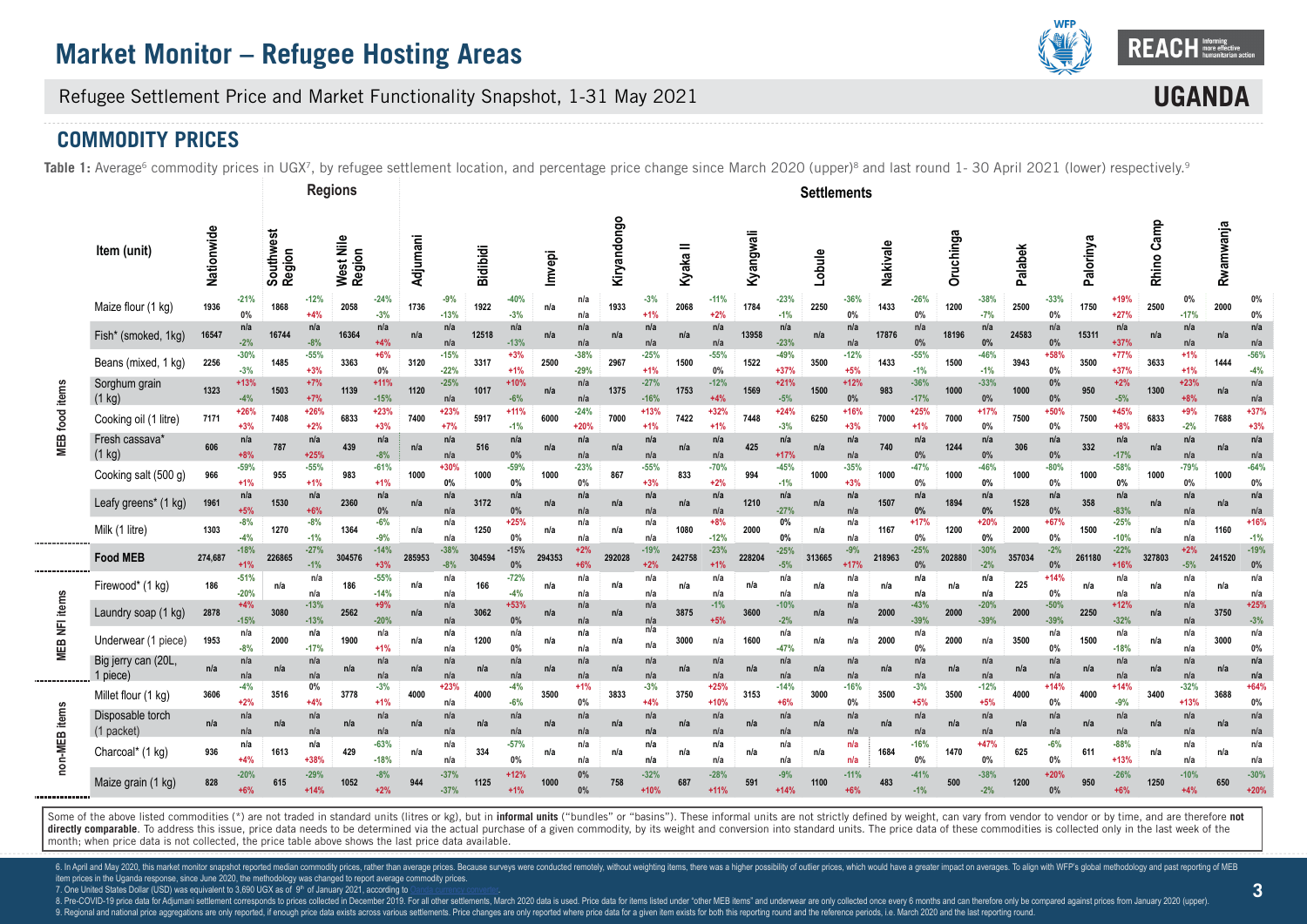

**UGANDA**

Refugee Settlement Price and Market Functionality Snapshot, 1-31 May 2021

# **ANALYSIS OF WFP GENERAL FOOD ASSISTANCE (GFA) BASKET**

The analysis focuses on the market prices of commodities that make up the in-kind food basket that WFP provides to refugees for GFA and compares the price of the GFA basket with the GFA cash transfer value (19,000 UGX/person/ month). The food basket consists of the following items and quantities: 7.56kg of maize grain, 1.8kg of beans, 0.54kg of vegetable oil and 0.09kg of salt per person per month. The quantities represent 60% of the normal WFP GFA basket as a result of ration cuts that were implemented starting February 2021. The analysis further compares the cost of the food MEB basket with the cash transfer value.

- The market price of the WFP GFA food basket<sup>10</sup> in May 2021 remained similar to that of April 2021. Previously, the cost of the basket had registered a marginal month-to-month increase of 2 percent from February to April 2021.
- In May 2021, the average cost of the WFP GFA food basket when averaged across all settlements was UGX 15,010. There were regional differences in the cost of the food basket. The cost of the WFP GFA food basket in West Nile (UGX 17,676) was 57% greater than the cost of the food basket in South West (UGX 11,219).
- In May 2021, the WFP cash transfer value could, on average, cover 125% of the cost of the WFP GFA food basket (107% in West Nile and 169% in the South West).
- The WFP cash transfer value was enough to meet the cost of the WFP GFA food basket in all the refugee settlements except in Palabek and Rhino camp settlements where it could cover 93% and 96% of the cost of the GFA food basket.
- In May 2021, the WFP GFA food basket was most expensive in Palabek (UGX 20,399) where the WFP cash transfer value could cover 93% of the cost of the GFA food basket. Conversely, the GFA food basket was least expensive in Nakivale settlement (UGX 10,194) where the WFP cash transfer value could cover 186% of the cost of the WFP GFA food basket.







The analysis further compares the WFP cash transfer value with the cost of the food MEB (detailed in graph 3) across settlements.

- The average cost of the food MEB increased marginally by 1% from UGX 271,046 in April to UGX 274,687 in May 2021. Previously, the cost of the food MEB decreased by 6% from March to April 2021 (Graph 3).
- Overall, the cost of the food MEB in May 2021 was 18% lower than the reference value of March 2020. At regional level, the cost of the food MEB in West Nile was 9% lower than reference value of March 2020. On the other hand, the cost of the food MEB in South West was 32% lower than the reference value of March 2020.
- By May 2021, the WFP cash transfer value could cover only 35% of the food MEB (42% in South West and 31% in West Nile).
- The food MEB was most expensive in Palabek settlement (UGX 357,034), where the WFP cash transfer value could cover only 27% of the food MEB. The food MEB was least expensive in Oruchinga settlement (UGX 202,880) where the WFP transfer value could cover 47% of the food MEB.